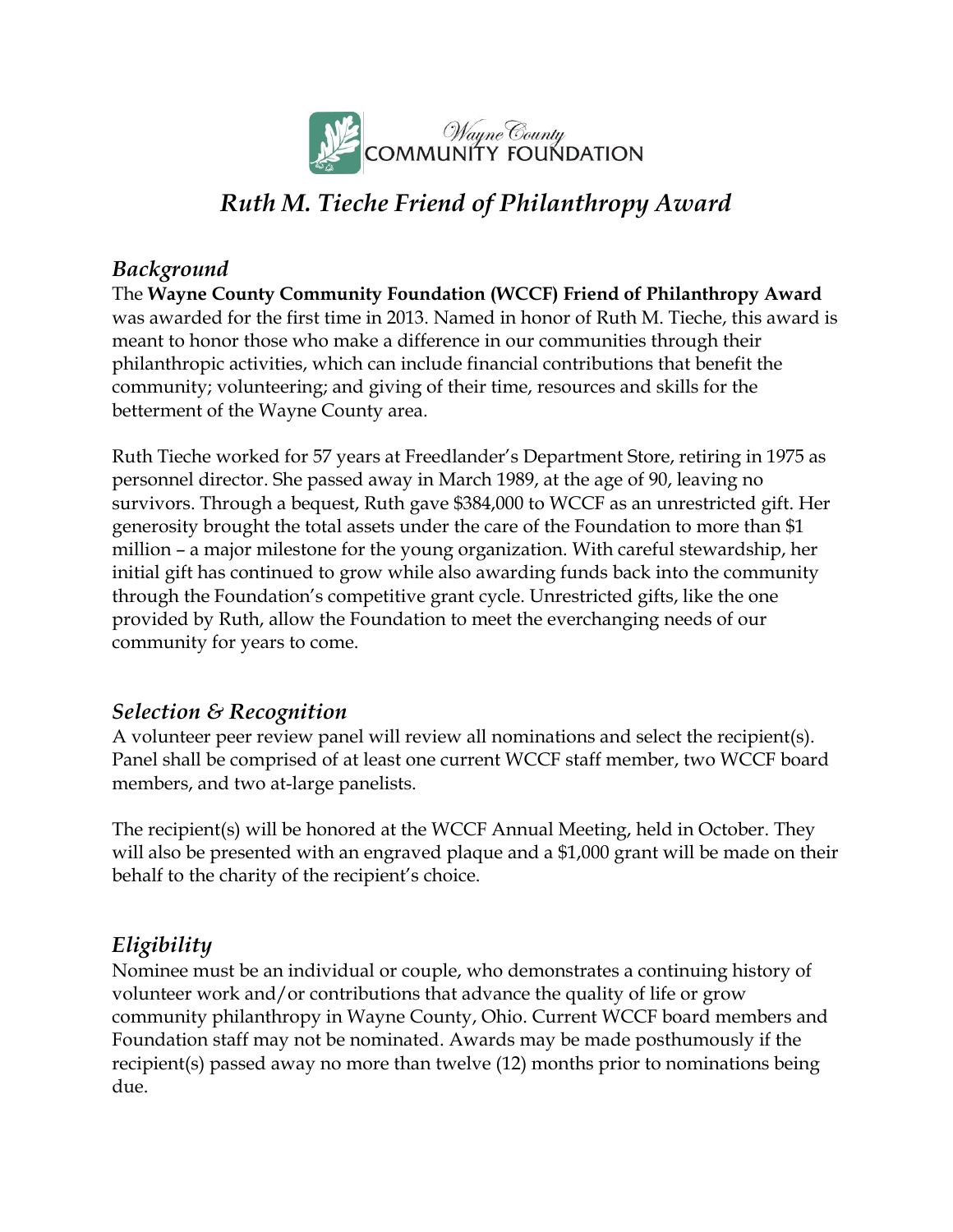# *Nomination Process/Guidelines*

Nominations may be made by any person(s) residing and/or working within Wayne County. They will be accepted for an individual or couple who have demonstrated commitment, leadership, impact and creativity through service and philanthropy in Wayne County.

Attach to the Nomination Form no more than two pages of narrative **in this order** that describes at least **three** of the following:

- 1. *Commitment:* the nominee(s)'s length of service to the community.
- 2. *Leadership:* how the nominee(s) has demonstrated leadership in his/her/their philanthropic activities.
- 3. *Impact:* three to five ways in which the nominee(s) has made a difference in his/her/their community, in strengthening various sectors of the nonprofit world though volunteering of their time, financial contributions and/or giving of their personal or professional skills and abilities.
- 4. *Creativity/Advocacy:* the nominee(s)'s support of innovative ideas in their community's nonprofit and public sectors through involvement and advocacy.

### *Submission*

Please submit the attached typed Nomination Form, including contact information for two individuals who can serve as references for the nominee(s). References should have a comprehensive knowledge of the nominee(s)'s background, accomplishments and community impact. References will be contacted for final candidates only. Nominations must be received by the WCCF by Noon on July 1st.

#### **Submissions may be faxed, mailed or e-mailed to:**

Lacie Neal, Program Manager Wayne County Community Foundation 517 North Market Street, Wooster, OH 44691 Fax: 330.262.8057 E-mail: lacie@wccfoh.org Questions? Call 330.262.3877

# *About the Award Sponsor*

The Wayne County Community Foundation (WCCF) is a nonprofit charitable community organization that works to strengthen the community we all share by helping donors make a lasting difference with their philanthropic endeavors – connecting their dreams and passions with causes that matter.